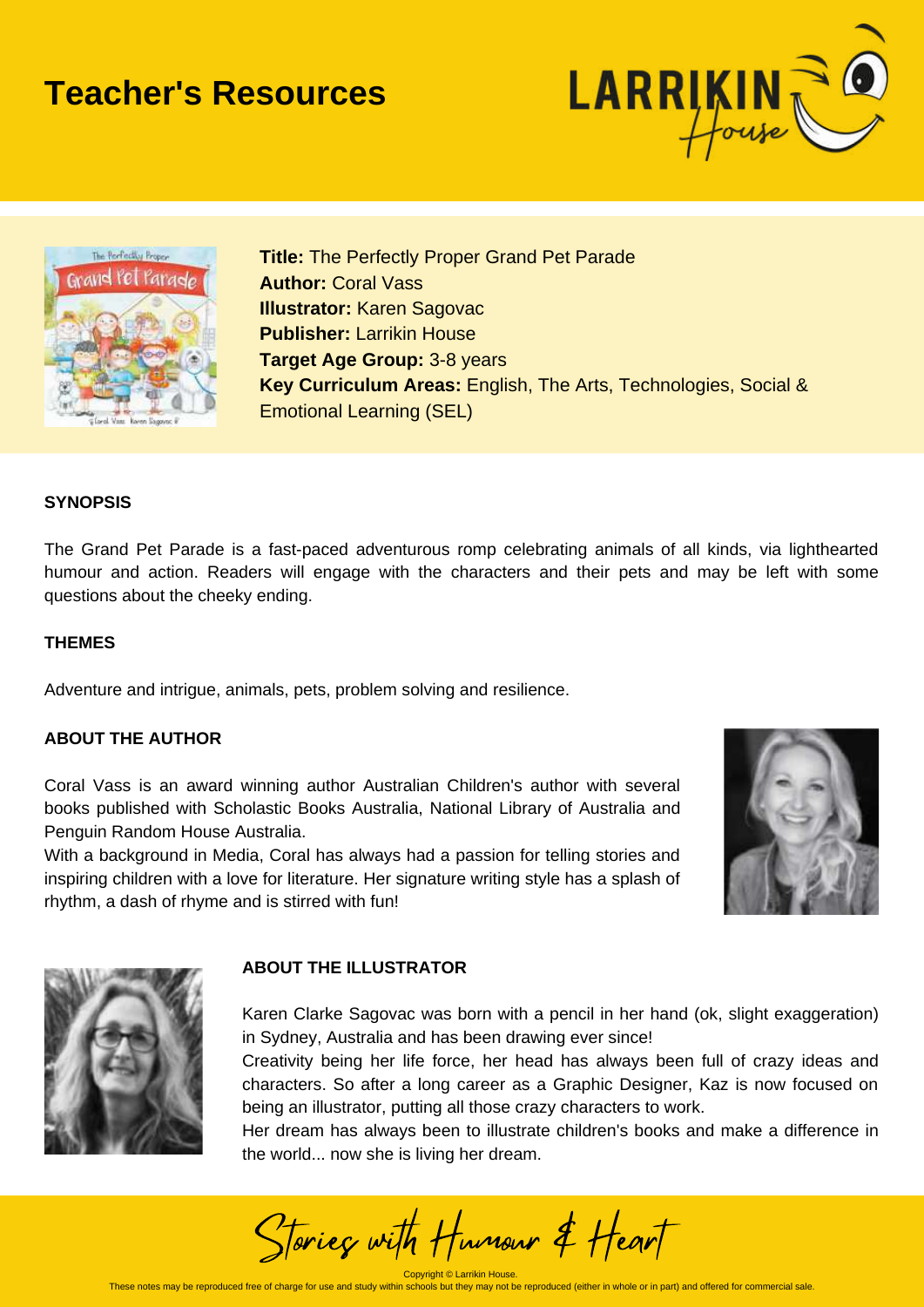

## **ACTIVITIES**

### **BEFORE READING**

### **Comprehension/Discussion points**

Before opening 'The Perfectly Proper Grand Pet Parade' look at the title and cover design.

Ask the students:

- What do you think the title of the book might be?
- What do you think this story is about?
- What makes you think that?
- Do you think it will be a funny story or a sad story? Why?

## **DURING READING**

As you read the story, draw the students attention to Lavender's facial expressions and body language across the different illustrations.

Ask the students:

• How is the girl feeling? Why do they think that?

Throughout the reading, draw the students' attention to the troublesome two, Harry and Hugh

Ask the students:

- What do the boys in this picture look like? What can you see?
- What do you think they might be up to?
- What type of pets can you see so far?

Towards the end of the story, Lavender comes up with some solutions to the problems with the pets. How does she do this?

#### **AFTER READING**

After reading the book, ask the students to compare how the main character felt at the beginning of the story and how the character felt at the end. Why did this change take place? Compare this with how the troublesome two felt at the beginning and at the end. Did you like the ending? Why?

Ask the students about their own pets.

Copyright © Larrikin House. Stories with Humour & Heart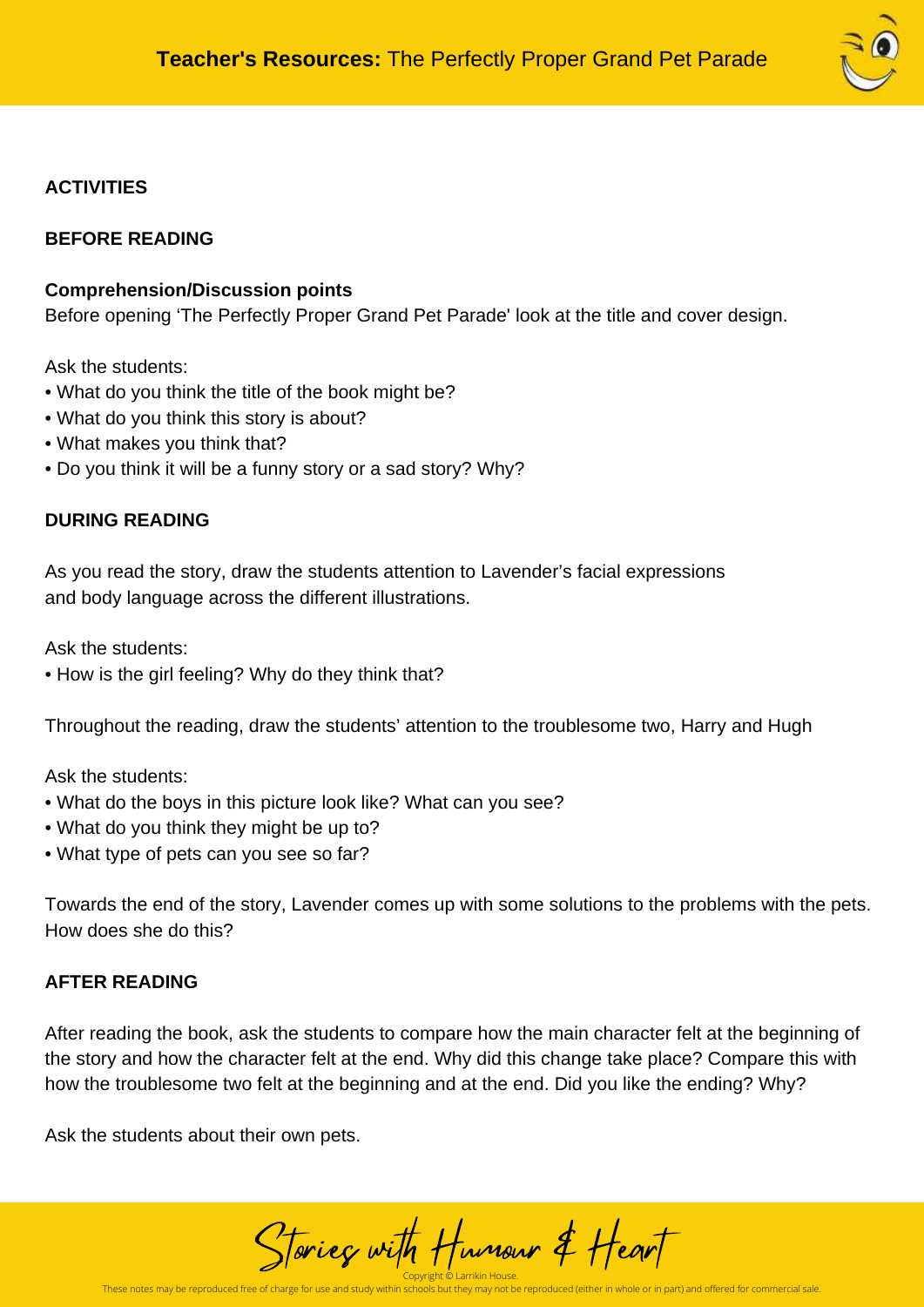

#### **SUGGESTED ACTIVITIES:**

**1. Cloze passages:** Choose a section of text and omit words. Students to fill in the blanks. Curriculum Links: (ACELA1435) (ACELA1434) (ACELA1786) (ACELY1650) (ACELA1447) (ACELA1448)

**2. Character Profile:** Students draw the characters in the story and write their name underneath each picture. Curriculum Links: (ACELT1783) (ACAMAM054) (ACAMAM056) (ACAVAM108) (ACTDEP007) (ACELA1586)

**3. Word Search:** Create a word search using words from the text. Curriculum links: (ACAMAM054) (ACAMAM056) (ACELY1663) (ACELA1586) (ACTDEP007) (ACELY1653)

#### **4. Retell Activities:**

a. Create a table with the following headings: Setting (Where?) - Characters (Who?) - Problem (What?) - 1. In the beginning - 2. Next - 3. Then - 4. Finally - 5. Solution - 6. Lastly. Ask students to write or draw the order of events in the story.

b. Write short sentences which retell the story and jumble them up. Ask students to put them in the correct order. Curriculum Links: (ACELT1578)

**5. Acrostic Poem:** Students choose a character or pet from the story and write an acrostic poem. Curriculum Links: (ACELY1651) (ACAMAM056)

**6. Write a blurb:** Explore the existing blurb on the back cover. Explain the purpose of the blurb to the students and ask them to create their own blurb. Curriculum Links: (ACELY1651) (ACELA1586)

**7. Character connections:** Students to choose a character from the story and draw them. Then ask students to draw themselves next to the character. Students write about a time that something happened to them that also happened to the character in the story.

Curriculum Links: (ACELT1582)

**8. Making connections - Animals as pets:** Students can research animals as pets and plan their own parade. They could raise money for a selected charity or do it just for fun. They could then write about or draw a picture of their experience. If writing, ask: What did you see? How did you feel? Remind: Remember to use words like firstly, then, after that and finally to begin your sentences. Use capital letters and full stops where necessary Curriculum Links: (ACELT1575) (ACPPS003) (ACELY1663) (ACAMAM054) (ACPPS018) (ACPPS021)

**9. Virtual Parade:** Hold a virtual 'Grand Pet Parade' day where the students can bring in photographs or drawings of pets or animals in their own lives.

Curriculum Links: (ACELT1582) (ACELT1575) (ACPPS003) (ACELY1663) (ACAMAM054) (ACPPS018) (ACPPS021)

**10. Animal Tally:** Create an animal tally as a class. Firstly using the animals from the story, then talking about pets at home. Students could create simple graphs or charts based on the data. Curriculum Links: (ACPPS018) (ACPPS021) (ACELT1582)

**11. Rhyme Time:** The Perfectly Proper Grand Pet Parade' is filled with rhyming words. Examine the book and find all of the rhyming words. Have the words written on cards and ask the students to find the matching rhymes. Set a time limit and have the students think of as many words as they can that rhyme with the rhyming words in the story. Curriculum Links: (ACELA1435) (ACELA1434) (ACELA1786) (ACELY1650) (ACELA1447) (ACELA1448)

Stories with Humour & Heart

Copyright © Larrikin House.<br>These notes may be reproduced free of charge for use and study within schools but they may not be reproduced (either in whole or in part) and offered for commercial sale.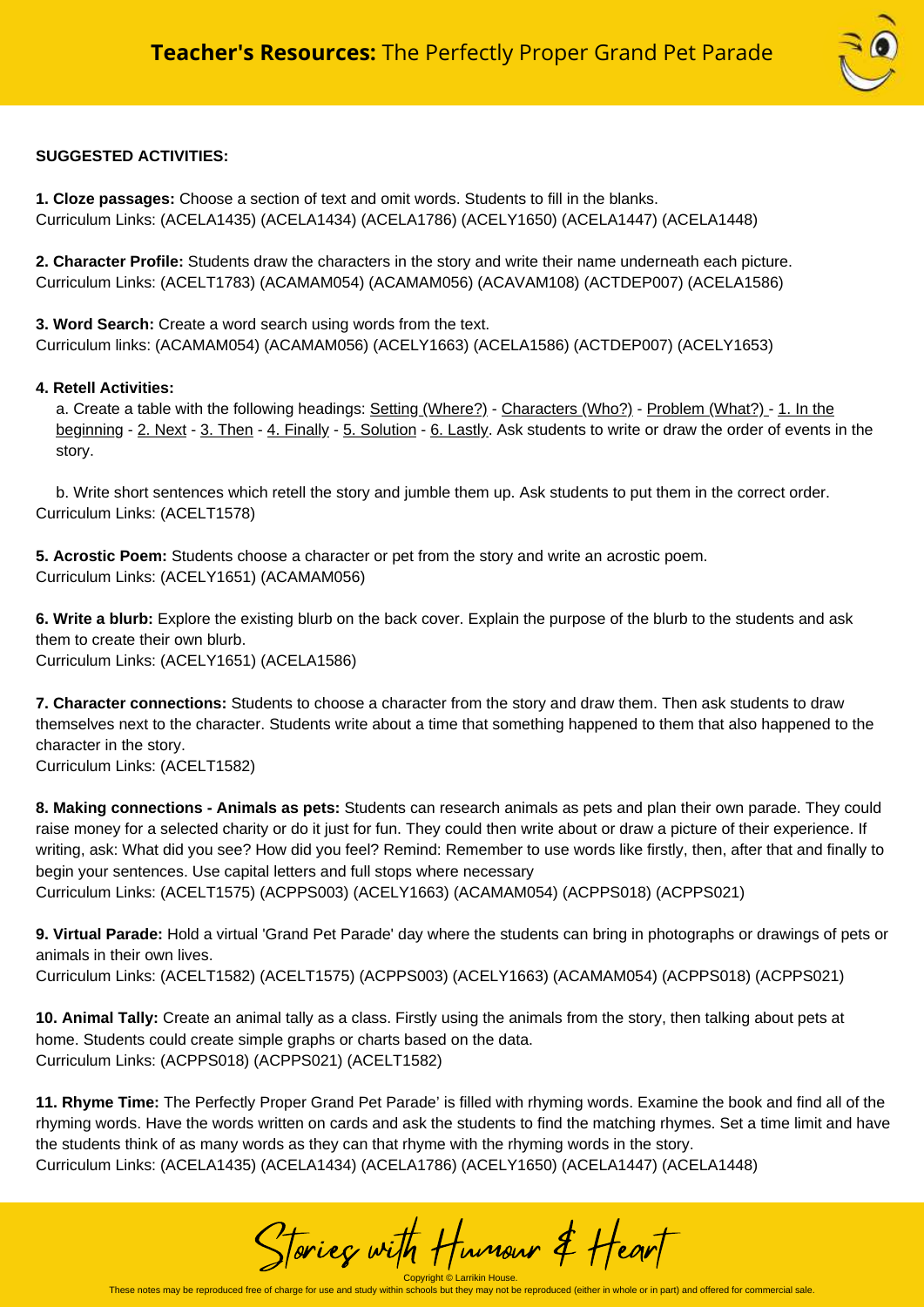

## **FURTHER INFORMATION & RESOURCES:**

Coral Vass website: <https://www.coralvass.com/>

Karen Sagovac website: <http://www.illustratorsaustralia.com/portfolios/karen-sagovac/>



## **To order copies of this title visit: [www.larrikinhouse.com](http://www.larrikinhouse.com/)**

Copyright © Larrikin House. Stories with Humour & Heart

These notes may be reproduced free of charge for use and study within schools but they may not be reproduced (either in whole or in part) and offered for commercial sale.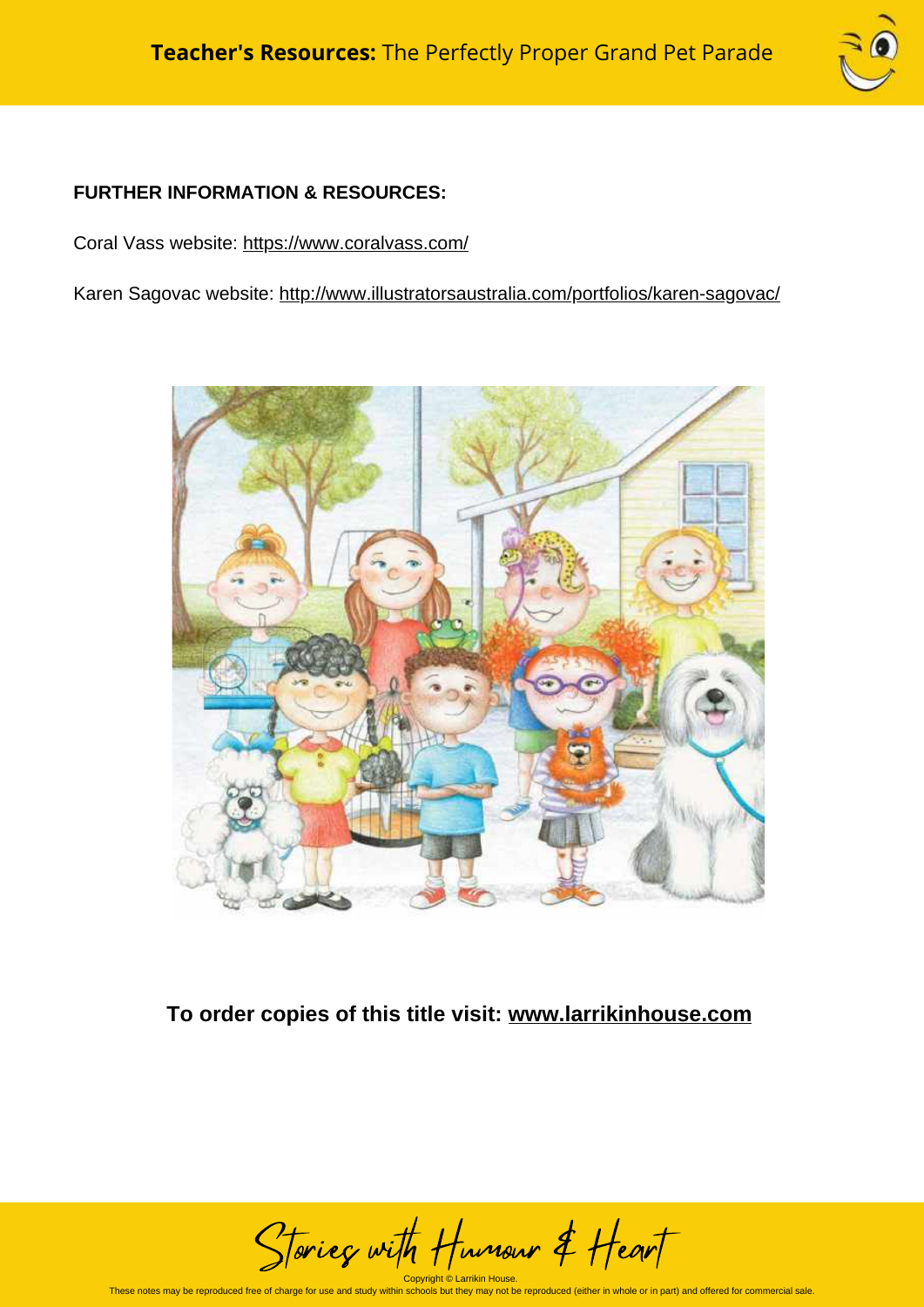## **Animal Tally**

What type of pet do you have?



**THE PERFECTLY PROPER GRAND PET PARADE ISBN:** 9780648894551 **PUBLISHER:** Larrikin House **ORDER FROM: larrikinhouse.com**

**WRITTEN BY:** Coral Vass **@** @coralvassauthor **ILLUSTRATED BY:** Karen Sagovac **@** @kazartgallery